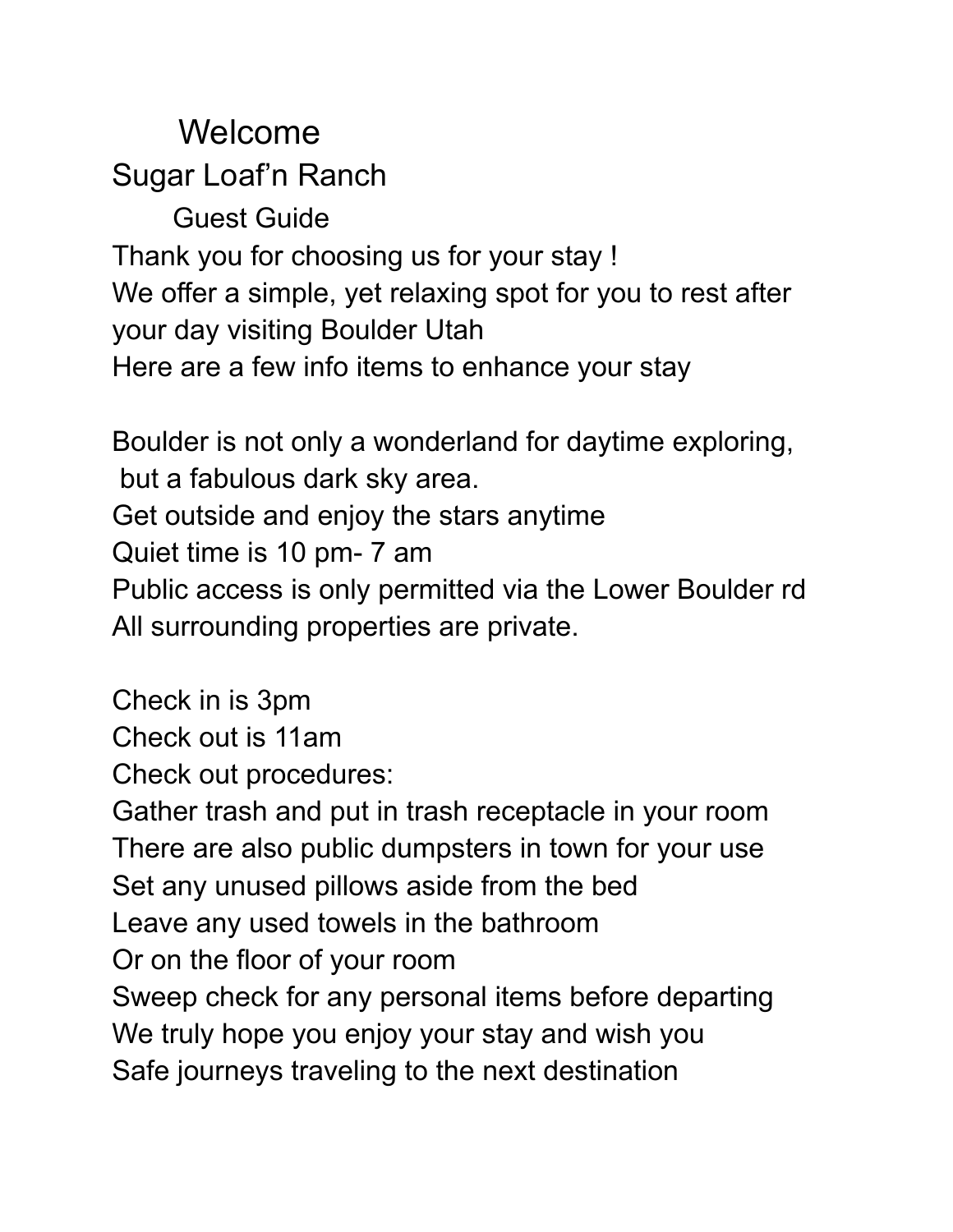While here: Local activities

Anasazi Museum-1.5 miles n. Hwy 12 Burr trail- 1.2 miles Bryce Canyon -77 miles w. Hwy12 Calf Creek Falls -12 miles 5.75 round trip hike Capitol Reef- 55 miles via hwy 12, 75 miles via Burr Trail Garkane Power Plant 4 miles n.Hwy 12 Hell's Backbone loop road- 4 miles w. Hwy 12 Hog's back- 2 miles w. Hwy 12 Hole -in- the Rock Road-25 miles w. Hwy 12 Lower Bowns Reservoir 27 miles n. Hwy 12 Singing Canyon Slot 14 miles Burr Trail The Gulch 12 miles Burr Trail Fishing,hiking, picnicking on beautiful Boulder mountain Local fishing licenses 435 335-7346 (go to the log cabin just north and across from the Anasazi Museum) Food: Burr trail Grill Burr Trail outpost Hell's Backbone Grill Kiva Koffehouse Magnolia's Food Truck Pizza night- Boulder Bread at Hills & Hollows Grocery SweetWater Kitchen